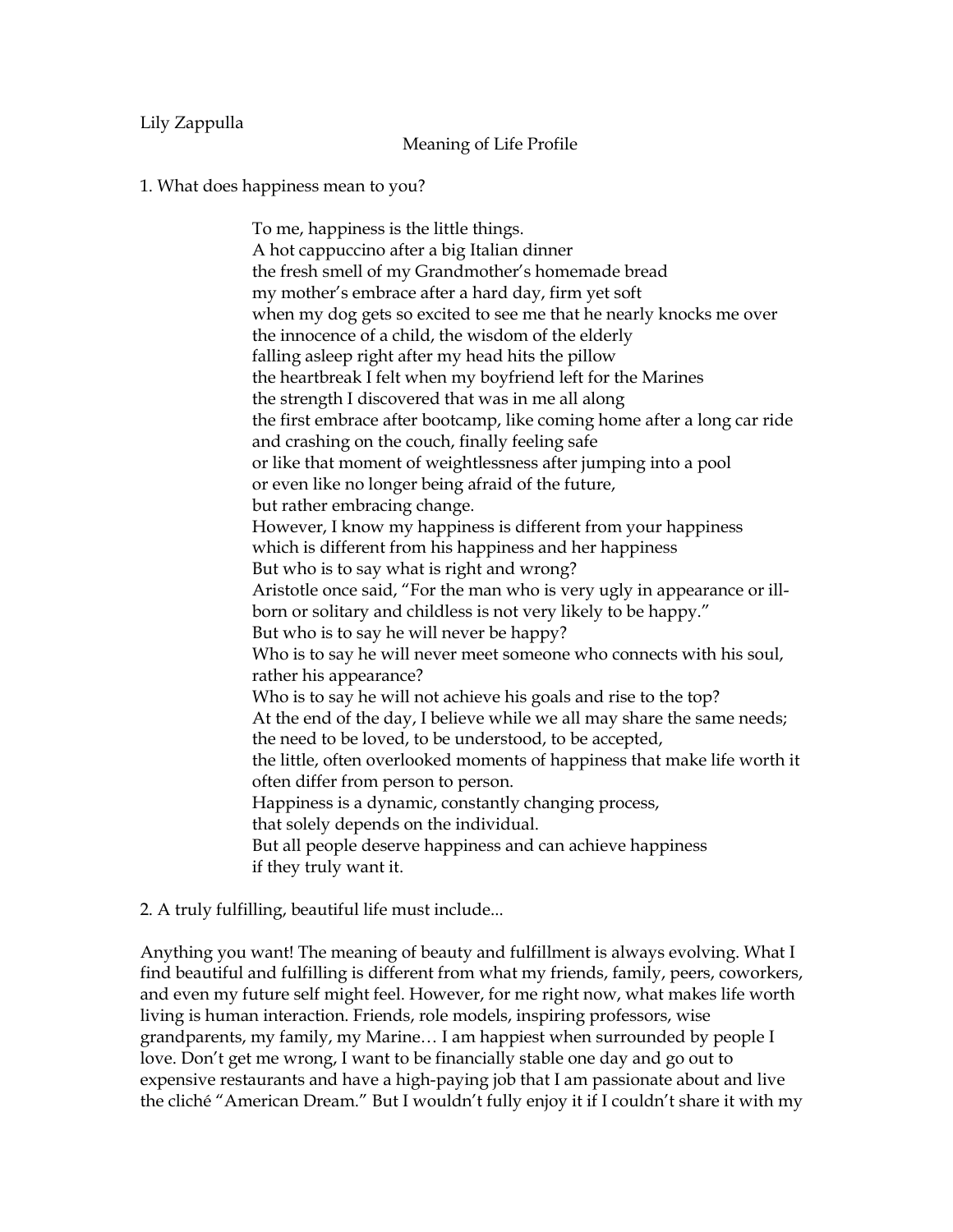loved ones. The people that challenge me to think outside of the box and be the best version of myself, the ones who make me feel emotions I never knew I could experience. Who aren't afraid to hurt my feelings because they know they are only helping me out in the long run. People who are unapologetically themselves. To me, experiencing all that life has to offer with a shoulder to cry on, hand to hold, or just somebody to tell it to… That's what makes life worth living. As Epicurus once said, "We must remember that the future is neither wholly ours nor wholly not ours, so that neither must we count upon it as quite certain to come nor despair of it as quite certain not to come." People take the loved ones in their lives for granted, assuming they will always be there. Because their love is so strong, they figure that nothing can ever tear it apart. However, the universe is not sensitive. One morning you could wake up and lose the love of your life, or your mother, or your best friend, with no rhyme or reason. Things just happen, so it's up to you to not just tell, but also show everyone in your life how much they mean to you, with no fear or embarrassment. You never know when it will be their time to go, so make sure while you have them in your grasp, you hold on tight and don't let go.

3. Do you agree with the idea that people are fully responsible for where they end up in life? Why or why not?

> In the words of Marcus Aurelius, "The world is change; this life, opinion." Things happen in life with no explanation. Life is not fair, no matter how optimistic one might be. Mothers bury their children, passionate love turns to mundane companionship, people cannot afford the cost of everyday necessities. But these unfortunate happenings don't excuse one from living a happy, satisfying, successful life. The universe doesn't owe you anything. Millions of years from now, when scientists discover the center of the universe, people will be shocked that it is not them. You can spend your whole life trying to understand why things happen, or you can accept life for the crazy mess that it is and slowly adjust. You have the power to control your emotions and choose happiness; even when it is hard to find, it will always be there. Things will keep happening that are beyond your control, so you can either let your emotions get the best of you or train your brain to see the positive side of things. It's never easy, but it's always worth it. The more you try to make sense of the chaos, the more you'll find yourself enabling you from achieving your own happiness. Happiness is a mindset; it's an active choice. It can be one of the hardest choices you ever make, but it will always be there, if you have the strength to feel it.

4. Where would you like to see yourself in about 10 years?

In 10 years time, I hope to be… still as close with my family as I am now married to Ben, as foolish as that may sound since I am so young the mother of my children that my mother has been to me still learning new things everyday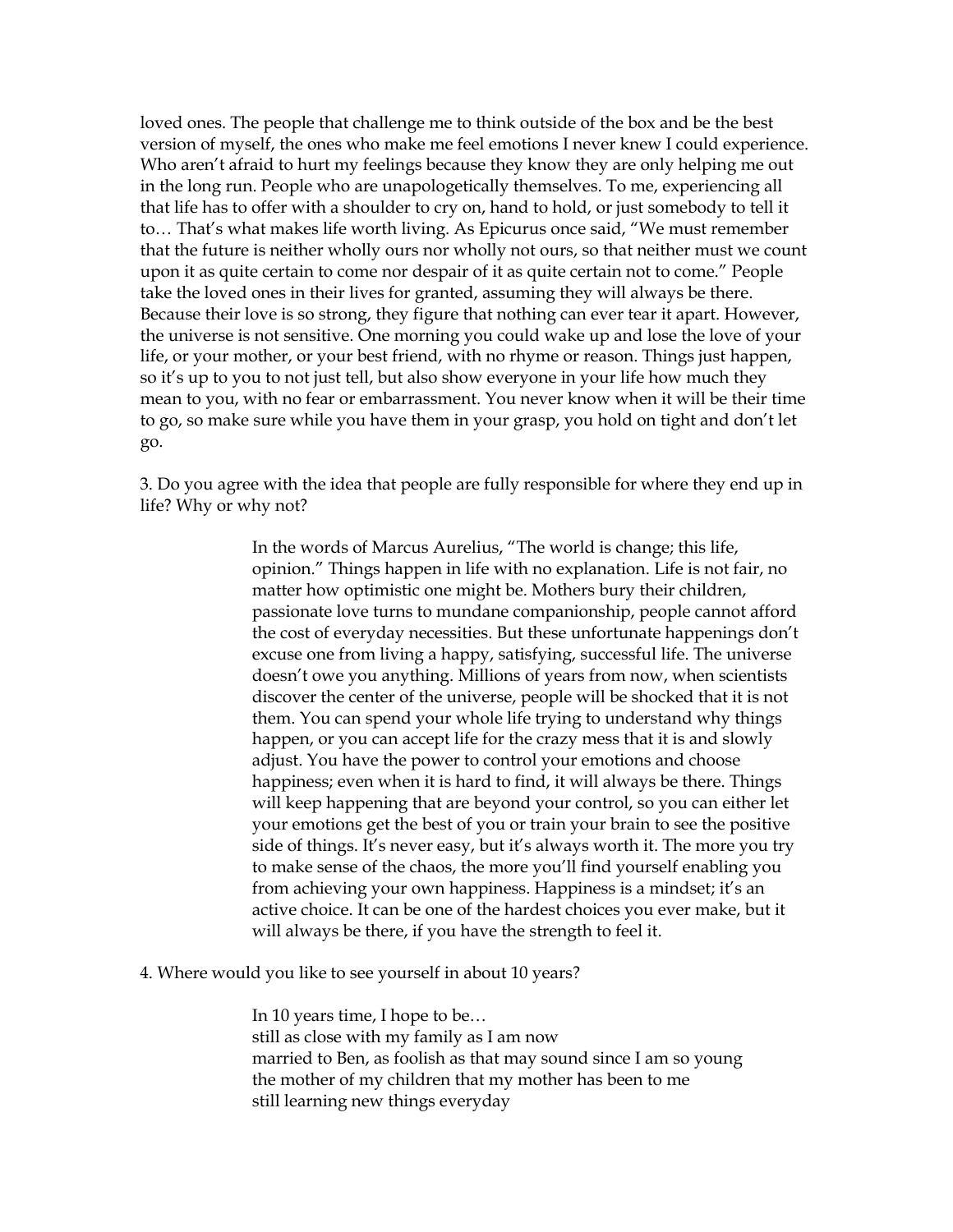not just living, but thriving spending my Sunday nights with a cappuccino and a good book healthy, as I hope all of my loved ones will be yoga Tuesdays, trivia Thursdays, date night Fridays working as a professor, inspiring students each and every day best friends with my sister wiser than I am now, but still just as curious a motivational mother, a convivial coworker, a surprising spouse living in not just a house or apartment or loft, but a home content with what I have, yet always striving for more not obsessing over money or my weight owner of two huskies, Simon and Garfunkel still as passionately in love with my husband since day 1 following Marcus Aurelius' words: "We live only in the present, in this fleet-footed moment. The rest is lost and behind us, or ahead of us and may never be found" by cherishing each and every moment, whether it be a simple kiss on the cheek or a stranger holding the door open for me or witnessing a beautiful sunset. All in all, I just want to be happy.

5. What do you want to be remembered by?

Marcus Aurelius once said, "No matter what anyone may do or say, I must be an emerald and keep my color." After I have lived a fulfilling life and my time has come to pass away, I hope people remember me as an emerald. Someone who always was shining, no matter the circumstances. Someone who always made others feel beautiful, and someone who always felt beautiful too. A person who was rare, a treasure, a symbol of love, beauty, and class. In the darkness, an emerald still shines; it is just harder to see. I want people to remember me as a resilient, strong, and powerful young woman. A girl who was not simply thrown around and not cared about, but someone who made a statement, someone who people wanted to take care of. Over the years, I hope to never lose my shine or my vibrancy. I hope to always make people feel valuable. I hope to always feel valuable myself.

6. What is one of your favorite memories?

After bootcamp, Ben was allowed to spend 10 days home. He chose to spend his time with me in Boston. My aunt lives in Cambridge, so we were able to stay in her guest suite. My favorite moment was not the fancy dinner we went to or the Red Sox game or the MFA. Instead, my favorite moments were when we were free, spontaneous, in love.

When we went out for pizza at 1 AM because neither of us could sleep. When we bought \$30 worth of ice cream from JP Licks and ate in all in one sitting.